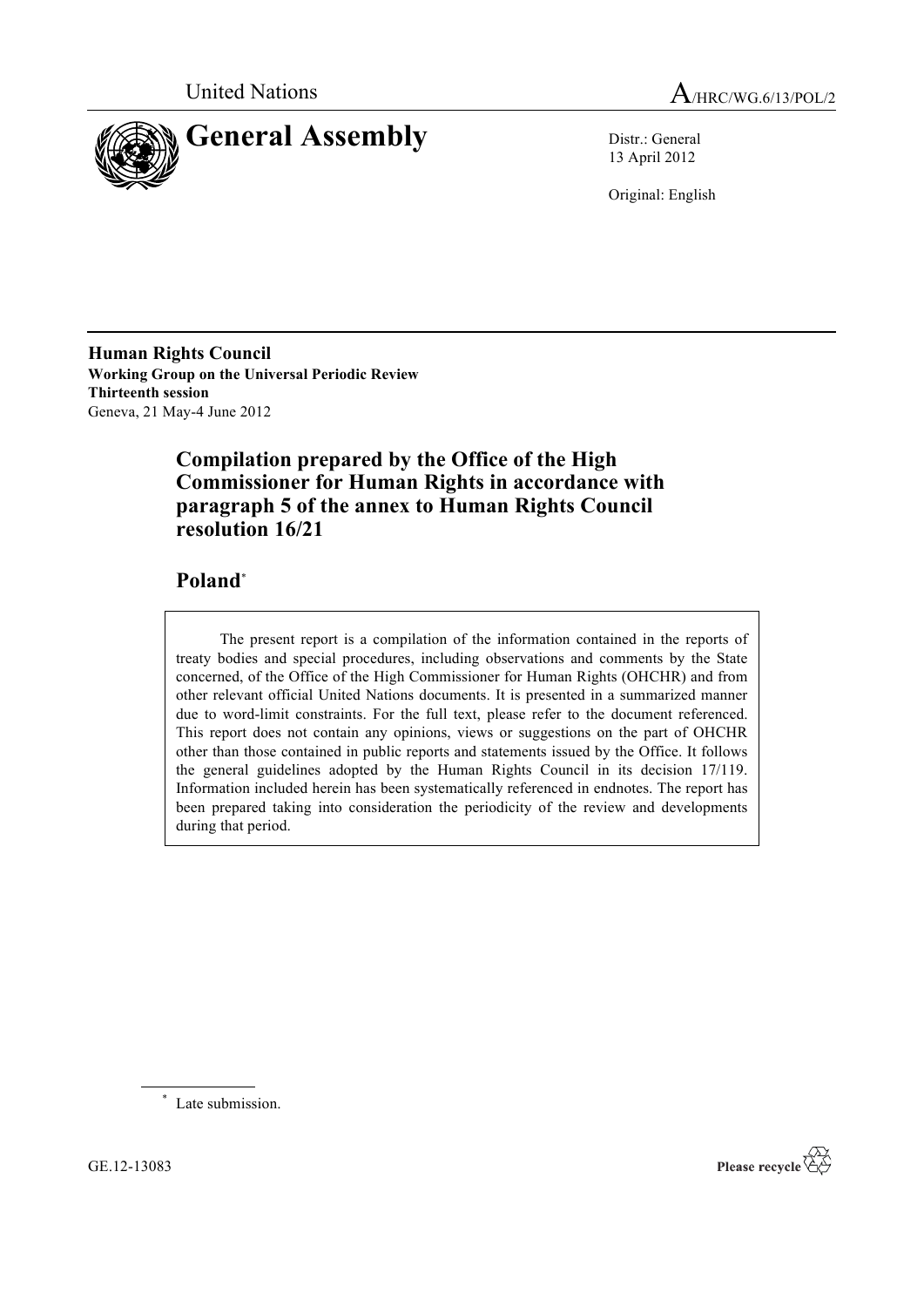# **I. Background and framework**

# **A. Scope of international obligations**<sup>1</sup>

**Universal human rights treaties**<sup>2</sup>

|                                      | Status in previous cycle                                                                                             | Action after review | Not ratified/not accepted                                                               |
|--------------------------------------|----------------------------------------------------------------------------------------------------------------------|---------------------|-----------------------------------------------------------------------------------------|
| Ratification,<br>accession or        | <b>ICERD</b> (1968)<br><b>ICESCR (1977)</b>                                                                          | $-$                 | <b>ICCPR-OP2</b><br>(signature only, 2000)                                              |
| succession                           | <b>ICCPR (1977)</b><br><b>CEDAW</b> (1980)<br>CAT (1989)                                                             |                     | CRPD (signature<br>only, 2007)                                                          |
|                                      | OP-CAT (2005)                                                                                                        |                     | <b>ICRMW</b>                                                                            |
|                                      | CRC (1991)<br>OP-CRC-SC (2005)<br><b>OP-CRC-AC (2005)</b>                                                            |                     | <b>CED</b>                                                                              |
| Reservations.<br>declarations        | <b>ICCPR-OP 1</b><br>(Reservation art. 5)                                                                            |                     |                                                                                         |
| and/or<br>understandings             | CAT (Reservation<br>arts. 20 and 30)                                                                                 |                     |                                                                                         |
|                                      | <b>ICERD</b> (Reservation<br>arts. 17 and 18)                                                                        |                     |                                                                                         |
|                                      | CRC (arts. 7, 24 (2)<br>(f), 38 and $12-16$ )                                                                        |                     |                                                                                         |
|                                      | <b>CRPD</b> (Reservations<br>made upon signature<br>in 2007, art. 23 and<br>25)                                      |                     |                                                                                         |
| Complaint<br>procedures <sup>3</sup> | ICERD, art. 14 (1998)<br>ICCPR-OP 1 (1991)<br><b>OP-CEDAW</b> (2003)<br>CAT, art. 22 (1993)<br>ICCPR, art. 41 (1990) |                     | <b>OP-ICESCR</b><br><b>OP-CRPD</b><br>CED, art. 31<br>ICRMW, art. 77<br><b>CRC-OPIC</b> |

#### **Other main relevant international instruments**<sup>4</sup>

|                                                                                                                         | Status in previous cycle                                                                                                | Action after review                                              | Not ratified |
|-------------------------------------------------------------------------------------------------------------------------|-------------------------------------------------------------------------------------------------------------------------|------------------------------------------------------------------|--------------|
| Convention on the<br>Ratification,<br>Prevention and Punishment<br>accession.<br>of the Crime of Genocide<br>succession |                                                                                                                         |                                                                  |              |
|                                                                                                                         | 1949 Geneva Conventions <sup>5</sup><br>Additional Protocols I and II<br>to the 1949 Geneva<br>Conventions <sup>6</sup> | Additional Protocol<br>III to the 1949<br>Geneva<br>Conventions' |              |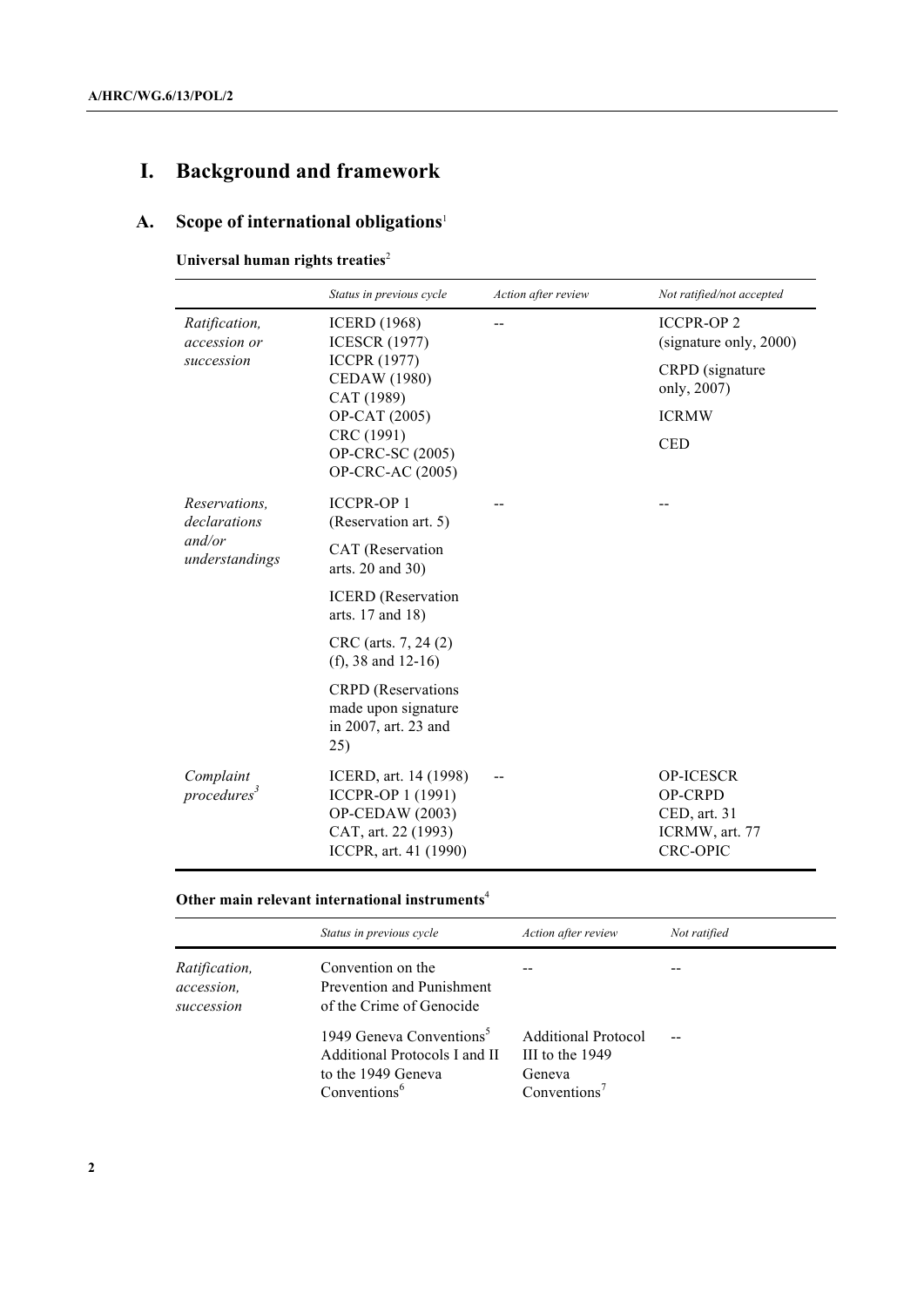| Status in previous cycle                                           | Action after review | Not ratified                                                        |
|--------------------------------------------------------------------|---------------------|---------------------------------------------------------------------|
| Conventions on Refugees <sup>8</sup>                               |                     |                                                                     |
| <b>ILO</b> Fundamental<br>Conventions <sup>9</sup>                 |                     | Conventions on<br>stateless persons <sup>10</sup>                   |
| <b>UNESCO</b> Convention<br>against Discrimination in<br>Education |                     | <b>ILO</b> Convention No<br>169 on indigenous and<br>tribal peoples |
| Rome Statute of the<br>International Criminal Court                |                     | <b>ILO</b> Convention<br>No. 189 on domestic<br>workers             |
| Palermo Protocol <sup>11</sup>                                     |                     | --                                                                  |

1. The Special Rapporteur on Trafficking in Persons, especially in women and children recommended that Poland ratify ICRMW.<sup>12</sup> The Committee on Economic, Social and Cultural Rights (CESCR) encouraged Poland to consider ratifying OP-ICESCR, CRPD, ICRMW and CED.13 The Committee on Elimination of Racial Discrimination (CERD) made similar recommendations.<sup>14</sup> Furthermore, the Human Rights Committee (HR Committee) invited Poland to ratify the ICCPR-OP 2.<sup>15</sup>

2. UNHCR recommended that Poland accede to the 1954 Convention on the Status of Stateless Persons and to the 1961 Convention on the Reduction of Statelessness.16

#### **B. Constitutional and legislative framework**

3. In 2009, CESCR was concerned that Poland still views the Covenant as programmatic, aspirational and not justiciable. It remained concerned that Poland has not yet taken measures to ensure that ICESCR is given full effect in its domestic legal order, especially in the light of the decision of the Supreme Court in 2000 to the effect that ICESCR provisions could not be invoked by individuals before national courts.<sup>17</sup> In 2011, the Special Rapporteur on Toxic Waste made similar observations.18 CESCR urged Poland to ensure that the provisions of ICESCR are made justiciable and that effective remedies are available to victims of violations of economic, social and cultural rights.<sup>19</sup>

#### **C. Institutional and human rights infrastructure and policy measures**

| National human rights institution                      | Status in previous cycle | Status in present cycle |
|--------------------------------------------------------|--------------------------|-------------------------|
| Commissioner for Civil Rights Protection <sup>20</sup> | A(2007)                  | A(2007)                 |

4. CESCR urged Poland to ensure that the Office of the Commissioner for Civil Rights Protection functions in conformity with the Paris Principles, and monitors the realization of all economic, social and cultural rights. $21$ 

5. In 2009, the Committee on the Rights of the Child (CRC) recommended that Poland continue to provide the Ombudsman for Children with sufficient financial and human resources to exercise its mandate.<sup>22</sup>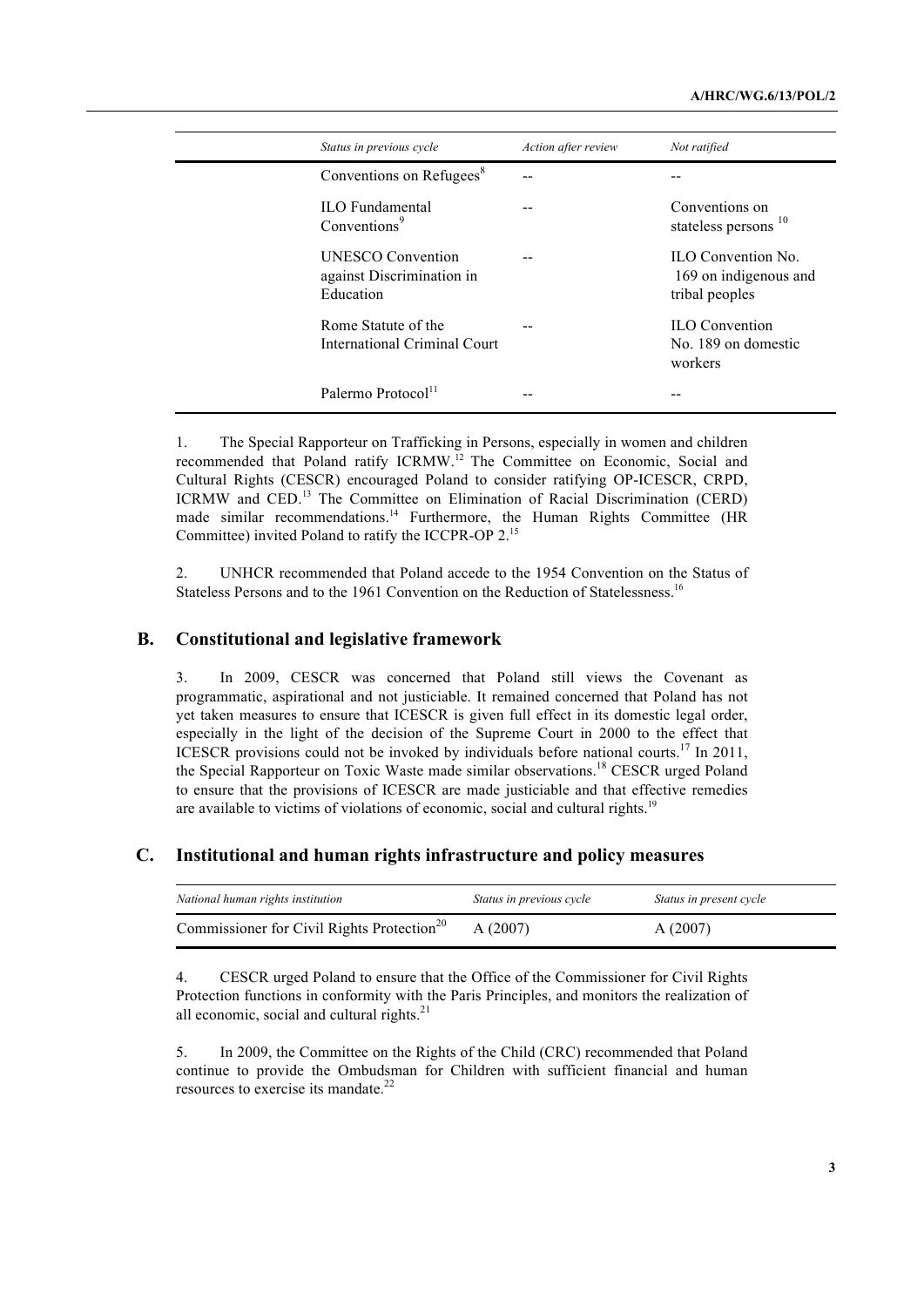6. In 2009, CERD noted with appreciation the establishment, in 2008, of the office of the Plenipotentiary for Equal Treatment, which coordinates Government actions to combat racial discrimination and monitors policy in this area.<sup>23</sup>

# **II. Cooperation with human rights mechanisms**

7. Poland prepared and submitted a mid-term review regarding the follow-up to the recommendations put forward during the universal periodic review held in 2011.<sup>24</sup>

8. UNESCO stated that Poland did not report to UNESCO on the measures taken for the implementation of the Convention against Discrimination in Education for the period of 2000-2005.25

#### A. Cooperation with treaty bodies<sup>26</sup>

| Treaty body         | Concluding observations<br>(COBs) included in<br>previous review | Latest report<br>submitted since<br>previous review | Latest COBs           | Reporting status                                   |
|---------------------|------------------------------------------------------------------|-----------------------------------------------------|-----------------------|----------------------------------------------------|
| <b>CERD</b>         | March 2003<br>2008<br>August 2009<br>first report due 2012       |                                                     | Twentieth and twenty- |                                                    |
| <b>CESCR</b>        | November 2002                                                    | 2007                                                | November 2009         | Sixth report due 2014                              |
| <b>HR</b> Committee | November 2004                                                    | 2009                                                | October 2010          | Seventh report due 2015                            |
| <b>CEDAW</b>        | January 2007                                                     |                                                     |                       | Seventh and eighth<br>report overdue since<br>2010 |
| <b>CAT</b>          | May 2007                                                         |                                                     |                       | Sixth report overdue<br>since $2011$               |
| <b>CRC</b>          | September 2002                                                   |                                                     |                       | Third and fourth report<br>overdue since 2008      |
|                     |                                                                  |                                                     | September 2009        | Initial OPSC and OPAC<br>reports reviewed in 2009  |

#### **Status of reporting**

#### **Responses to specific follow-up requests by treaty bodies**

#### *Concluding observations*

| Treaty body  | Due in | Subject-matter                                                               | Submitted in |
|--------------|--------|------------------------------------------------------------------------------|--------------|
| HR Committee | 2011   | Domestic violence, access to reproductive health, detention<br>of foreigners | Overdue      |
| <b>CERD</b>  | 2010   | Discrimination against Roma, racially motivated crimes,<br>anti-Semitism     | Overdue      |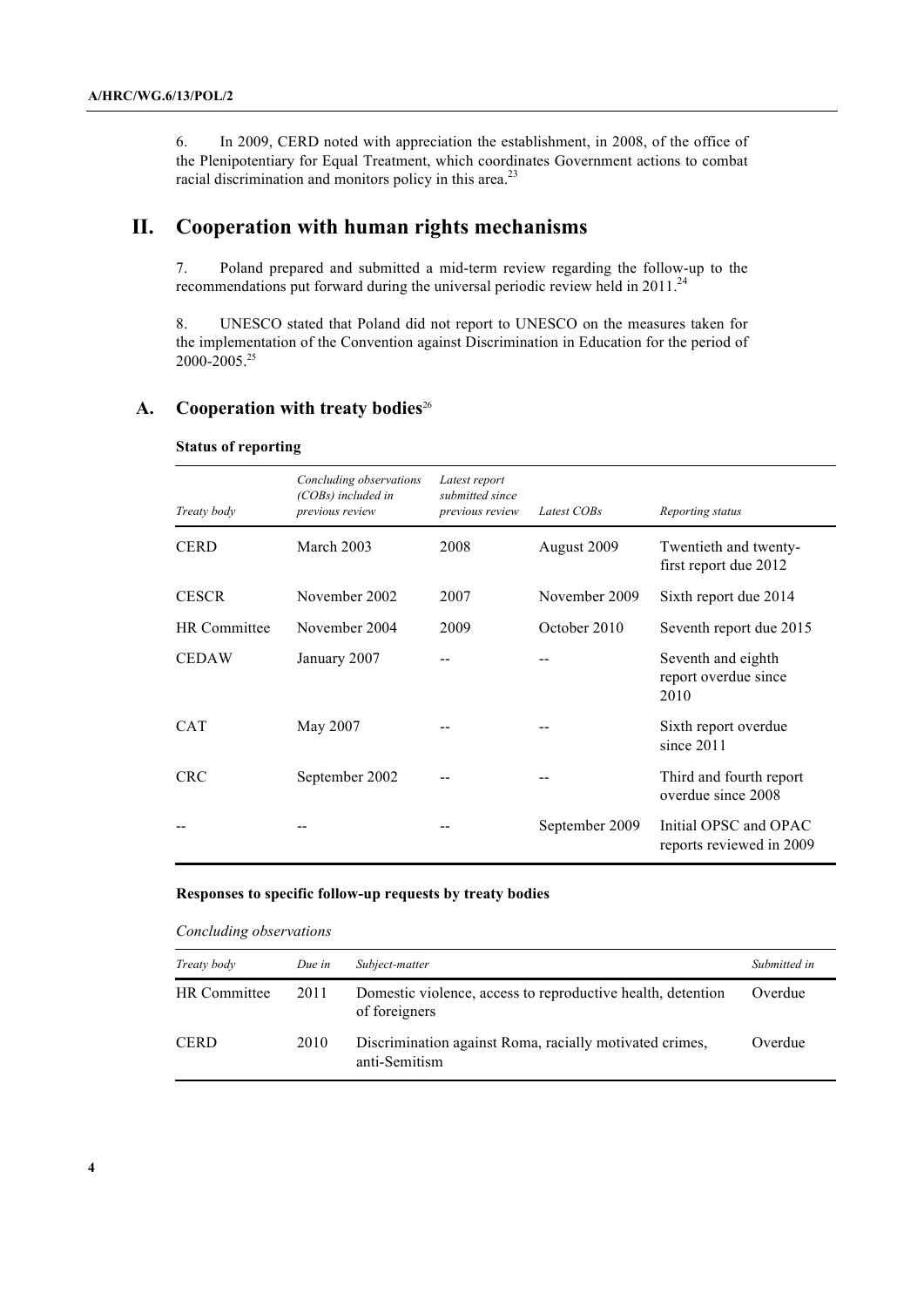9. CESCR welcomed the submission by Poland of the updated common core document*.*<sup>27</sup>

|                                                           | Status during previous cycle | Current status                                                                                                              |
|-----------------------------------------------------------|------------------------------|-----------------------------------------------------------------------------------------------------------------------------|
| Standing invitation                                       | Yes                          | Yes                                                                                                                         |
| Standing invitation                                       | Yes                          | Yes                                                                                                                         |
| <i>Visits undertaken</i>                                  | None                         | Visit of the Special Rapporteur<br>on the right to health<br>(5 to 11 May 2009);                                            |
|                                                           |                              | Special Rapporteur on<br>trafficking in persons<br>(24 to 29 May 2009); <sup>29</sup>                                       |
|                                                           |                              | Special Rapporteur on toxic<br>waste<br>$(25 \text{ to } 31 \text{ May } 2011)^{30}$                                        |
| Visits agreed to in principle                             | None                         | None                                                                                                                        |
| <i>Visits requested</i>                                   | None                         | None                                                                                                                        |
| Responses to letters of<br>allegations and urgent appeals | $\ddotsc$                    | During the period under<br>review, one communication<br>was sent. The Government did<br>not reply to this<br>communication. |

### **B. Cooperation with special procedures**<sup>28</sup>

#### **C. Cooperation with the Office of the High Commissioner for Human Rights**

10. Poland contributed financially to OHCHR in 2008, 2009 and 2011.<sup>31</sup>

# **III. Implementation of international human rights obligations, taking into account applicable international humanitarian law**

#### **A. Equality and non-discrimination**

11. CESCR expressed its concern at the absence of a framework legislation embodying the principle of equal rights of men and women. It urged Poland to promote and incorporate the principle of equal rights of men and women in its legislation and to take effective measures, including temporary special measures where necessary, to ensure equality between men and women.<sup>32</sup>

12. CERD remained concerned at the prevalence of racial violence and other acts of racial abuse against members of groups of persons of Arab, Asian and African origin.<sup>33</sup> In 2010, HR Committee remained concerned about persistent manifestations of anti-Semitism,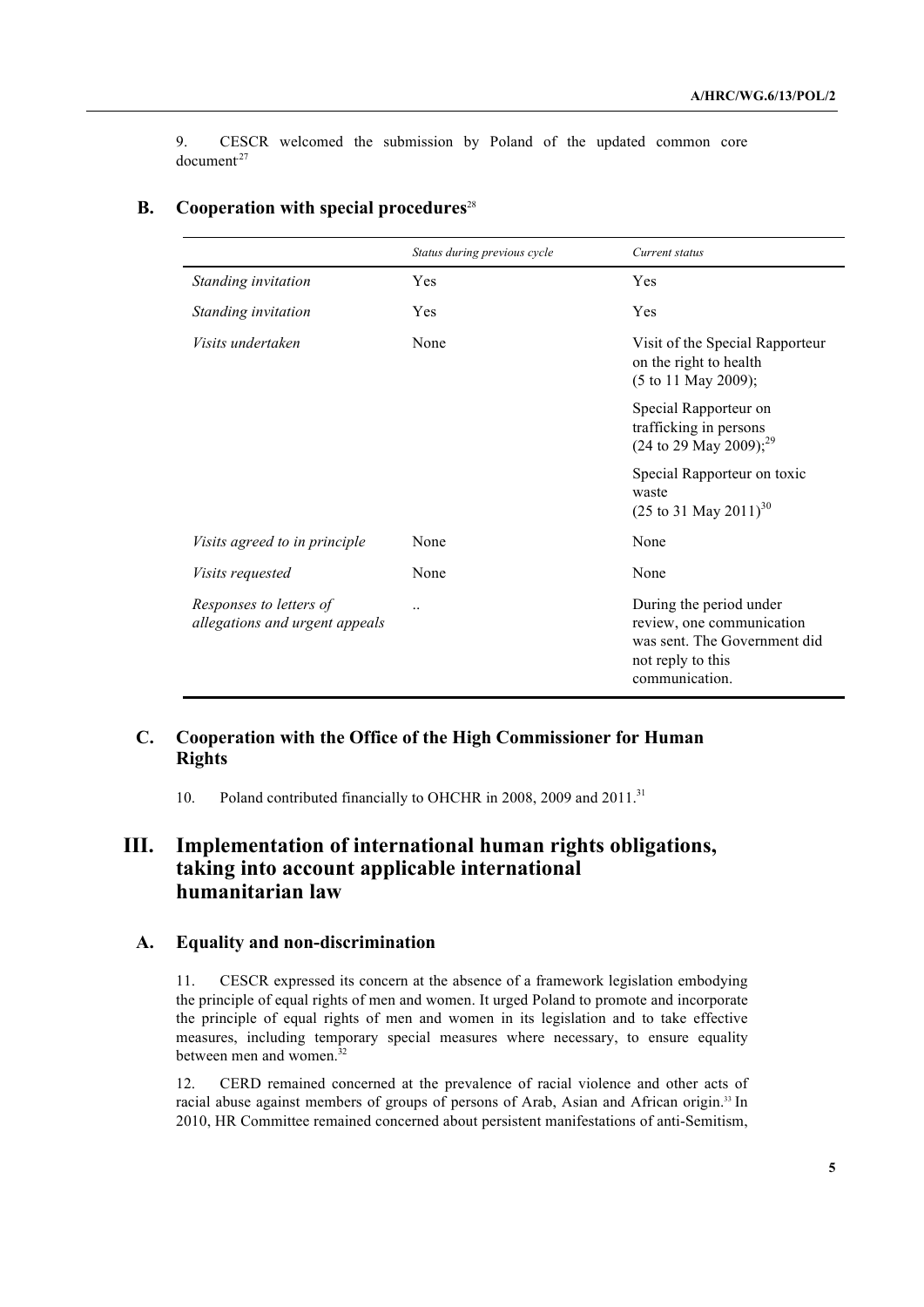including physical attacks, desecration of Jewish cemeteries and the dissemination of anti-Semitic propaganda through the Internet and print media.<sup>34</sup> CERD made similar observations.35 HR Committee was concerned about a significant rise in cases of racial hatred filed with law enforcement agencies. It also noted with regret the reportedly low investigation and prosecution rate.<sup>36</sup>

13. UNHCR observed that the local communities show xenophobic and discriminatory attitudes towards persons of concern to UNHCR, especially in terms of accepting the reception centres in their neighbourhoods. It mentioned the closure of the reception centre in Katowice by the Office for Foreigners in 2009 as a result of pressure by the city authorities and of the reception centre in Lomza in 2010 because of pressure exercised by local society. Furthermore, in the period of 2009-2011, several incidents were reported in different locations, such as Lomza, Radom and Bialystok, showing existing tensions between populations of concern and the local society. The growing number of written and oral statements of xenophobic and discriminatory character was observed.<sup>37</sup> UNHCR recommended that Poland develop anti-discrimination policies and undertake efforts to respond to discrimination and xenophobia in areas hosting reception centres for asylumseekers to enhance the reception and integration of persons of concern to UNHCR.<sup>38</sup>

14. HR Committee recommended that Poland step up efforts to promote tolerance and combat prejudice, particularly within the National Programme against Racial Discrimination, Xenophobia and Related Intolerance, which was extended until 2013.<sup>39</sup> CERD urged Poland to expedite the passing of legislation to criminalize the promotion of racial hatred and racial discrimination and the dissemination of racist material and ideology and to take firm measures to prosecute and punish those responsible.<sup>40</sup> CERD recommended that Poland enhance its efforts to address racially motivated hate crimes by ensuring that all such incidents are thoroughly investigated and that perpetrators are brought to justice, and by continuing to raise awareness of the extent of ethnic discrimination and intolerance among local authorities and the general public.<sup>41</sup>

15. In 2010, HR Committee was concerned that the Law on Equal Treatment is not exhaustive and does not cover discrimination based on sexual orientation, disability, religion or age in the fields of education, health care, social protection and housing. Poland should further amend the Law so that the issue of discrimination based on all grounds and in all areas is adequately covered.<sup>42</sup> Furthermore, CESCR remained concerned at the de facto discrimination experienced by some disadvantaged and marginalized individuals and groups, such as ethnic minorities, persons with disabilities, and lesbian, gay, bisexual and transgender persons in the enjoyment of their economic, social and cultural rights.<sup>43</sup>

16. HR Committee noted with concern a significant rise in manifestations of hate speech and intolerance directed at lesbian, gay, bisexual and transgender people. It also regretted the absence of a provision in the Penal Code on hate speech and hate crimes based on sexual orientation or gender identity as punishable offences. Poland should ensure that all allegations of attacks and threats against individuals targeted because of their sexual orientation or gender identity are thoroughly investigated. It should also: legally prohibit discrimination on the grounds of sexual orientation or gender identity; and amend the Penal Code to define hate speech and hate crimes based on sexual orientation or gender identity among the categories of punishable offences.44 CESCR recommended that Poland counter homophobic attitudes in educational settings, ensuring that individuals are not discriminated against on the basis of their sexual orientation and identity.<sup>45</sup>

#### **B. Right to life, liberty and security of the person**

17. HR Committee was concerned about reports of excessive use of force by law enforcement officials and a rise in the number of investigations of misconduct. Poland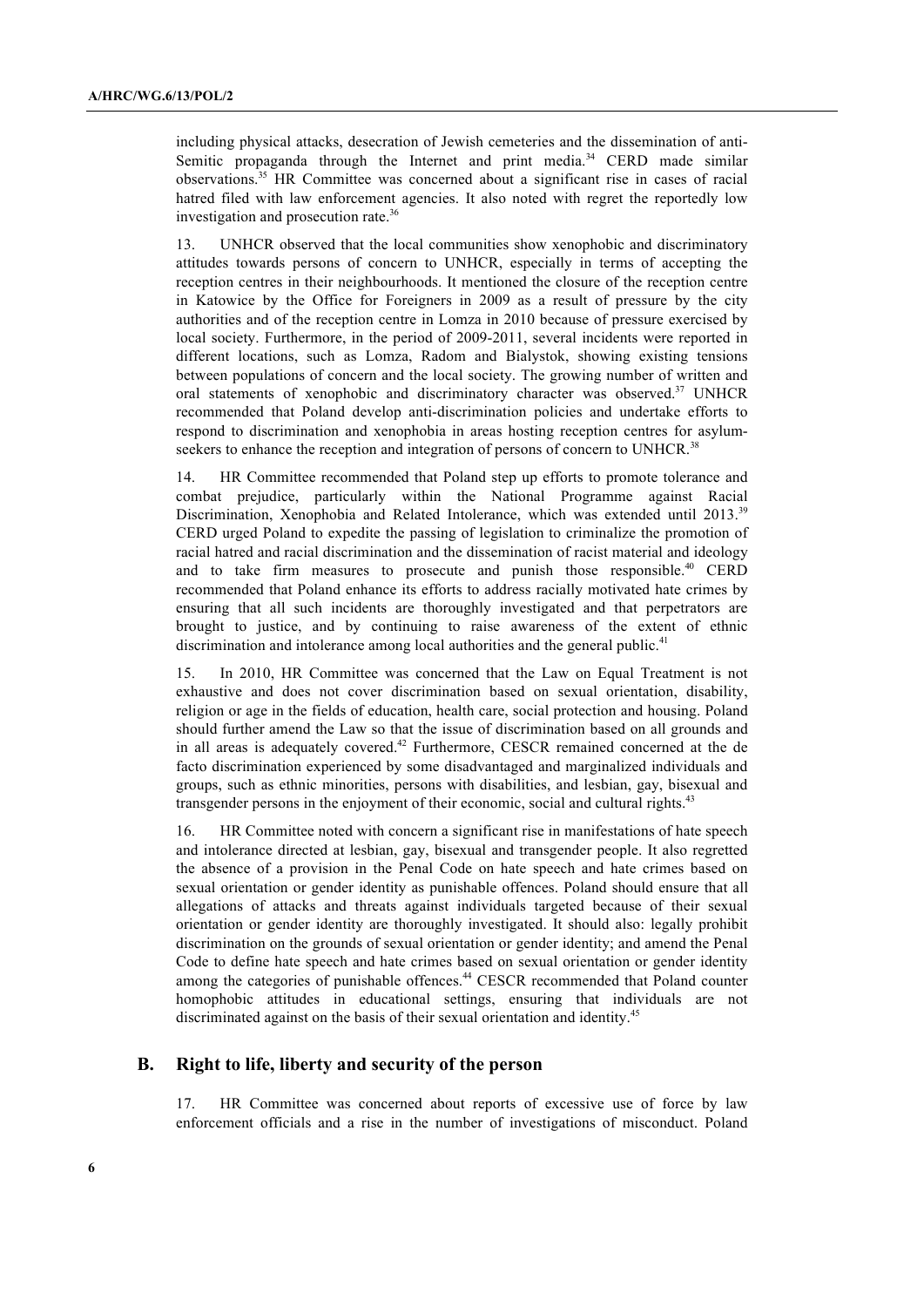should intensify its efforts to eradicate cases of police misconduct, through, inter alia, thorough and impartial investigation and prosecution of those responsible. It should also establish an independent body to investigate police misbehaviour, providing for the possibility of complainants to submit a complaint directly and confidentially to this body.46

18. UNHCR noted that the grounds for detention for asylum-seekers and refugees under the legislation are too broad. UNHCR was concerned that the practice of the authorities demonstrated the lack of use of alternatives to detention.<sup>47</sup> UNHCR recommended the introduction of alternative measures to detention for asylum-seekers and refugees.<sup>48</sup> Furthermore, HR Committee was concerned about the absence of specific laws concerning the detention of foreigners after the deadline for their expulsion and that some have been detained in transit zones beyond the deadline for their expulsion without a court order.<sup>49</sup>

19. HR Committee noted with concern reports about inadequate medical assistance in some detention centres for asylum-seekers, and about poor conditions in transit zones and deportation detention centres.<sup>50</sup>

20. HR Committee was concerned that children who have run away from foster care centres can allegedly be placed in police custody centres. It recommended that Poland introduce new legislation governing in detail the living conditions to be secured in police custody centres for children and the rules governing children's entry and stay in such facilities. It should also ensure that children who have not committed a punishable act are not placed in such custody centres.<sup>51</sup>

21. While welcoming the reduction in the number of persons held in pre-trial detention, 52 HR Committee was concerned that overcrowding in detention centres and prisons continues to be a problem. Poland should take measures to address overcrowding in detention centres and prisons, including through increased resort to alternative forms of punishment and reduce the use of pre-trial detention.<sup>53</sup>

22. HR Committee expressed its concern about: the continued problem of domestic violence; the high percentage of dismissals of domestic violence cases at the prosecution level; lengthy prosecution procedures; and an insufficient number of support centres for victims of domestic violence. It also noted that, although the law provides for restraining orders against perpetrators, police officers do not have the authority to issue immediate restraining orders at the scene of an alleged crime. Poland should amend the Law on Domestic Violence to empower police officers to issue immediate restraining orders at the scene.<sup>54</sup>

23. CRC remained concerned that the legislation does not criminalize all the acts constituting offences as per articles 2 and 3 of the OP-CRC-SC. Specifically, CRC regretted the lack of legislation specific to the sale of children and was concerned at the absence of a definition of "child prostitution" and of "sale of children" in the Penal Code and at the lack of explicit protection in the Code for children between age of 15 and 18 from child pornography or child prostitution.<sup>55</sup> CRC was concerned that preventive measures against the exploitation of children, including prostitution and pornography and measures to identify the causes and extent of the problem, remained limited.<sup>56</sup>

24. Furthermore, CRC recommended that Poland create programmes and provide services for child victims of offences under the OP-CRC-SC to assist recovery and reintegration. In this regard, it urged Poland to ensure that adequate financial resources and trained human resources are allocated for these programmes and services. It also recommended that Poland speed up the adoption of the guidelines on assisting victims of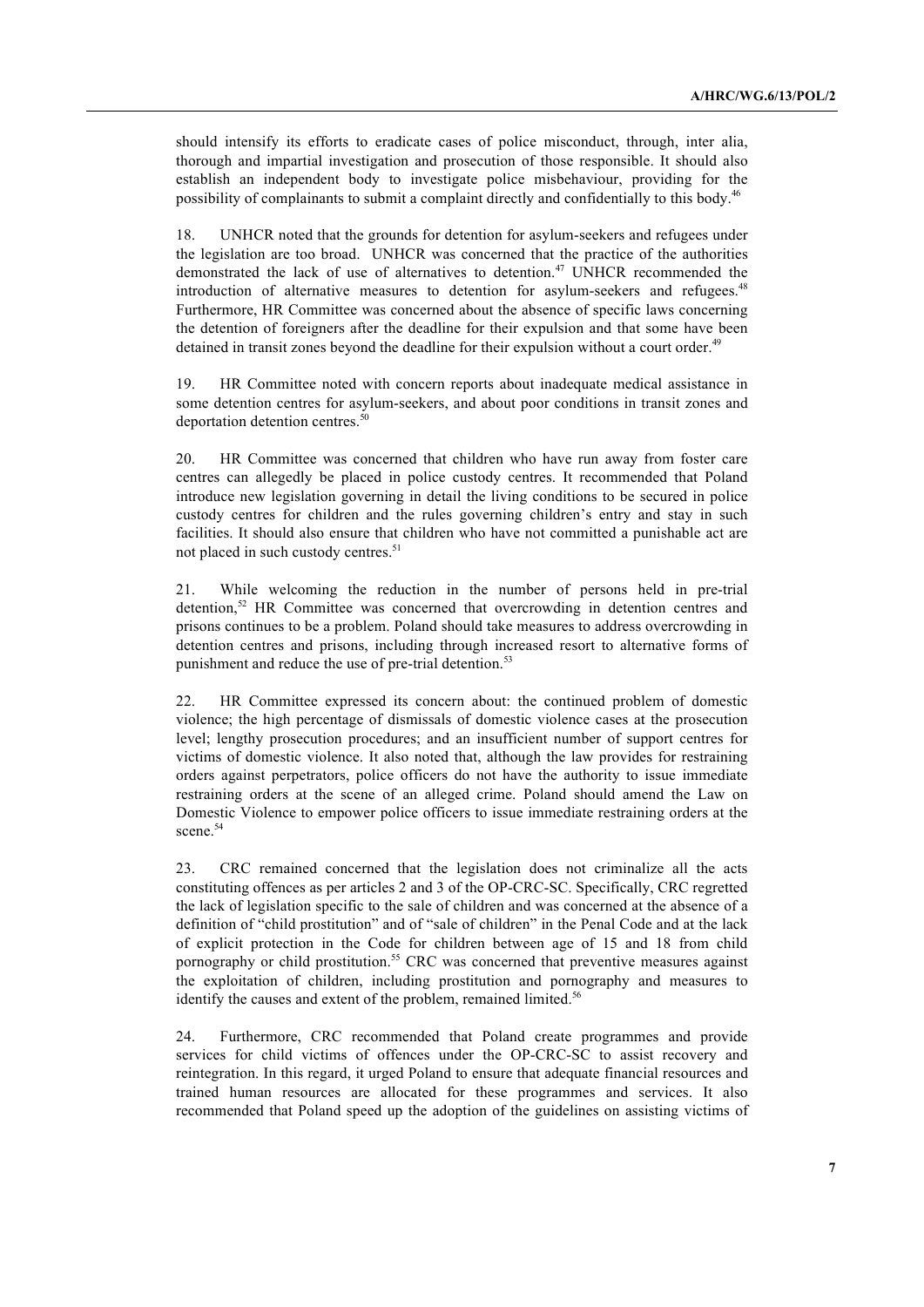trafficking, which will serve as a pilot programme in police units, and ensure that the pilot programme is provided with adequate resources for implementation.<sup>57</sup>

25. CESCR was concerned that Poland is a country of origin and destination and a point of transit for trafficking in humans, especially children and women, and for the purpose of sexual exploitation.<sup>58</sup> In 2009, the Special Rapporteur on Trafficking in Persons recommended the adoption of a definition of trafficking in accordance with the international and regional human rights instruments, and the inclusion in the Criminal Code of a specific provision for child victims of trafficking.59 The Special Rapporteur encouraged Poland to improve the identification of victims of trafficking $60$  and recommended that Poland undertake measures, including in legislation, to ensure that a trafficked victim's entitlement to protection from further exploitation and to physical and psychological care shall not be made conditional upon the capacity or willingness of the trafficked person to cooperate in legal proceedings. 61

26. HR Committee recommended that Poland include in its Criminal Code a provision protecting victims of trafficking from prosecution, detention or punishment for activities they were involved in as a direct consequence of their situation as trafficked persons. Poland should ensure that victim protection is not made conditional upon the person's cooperation in legal proceedings.<sup>62</sup> The Special Rapporteur on Trafficking in persons made similar recommendations.<sup>63</sup>

27. CRC recommended that Poland establish an identification mechanism for children, including asylum-seeking and refugee children, who may have been involved in armed conflict abroad. It further recommended that Poland take measures to provide these children with appropriate assistance for their physical and psychological recovery and their social reintegration.<sup>64</sup>

#### **C. Administration of justice, including impunity, and the rule of law**

28. HR Committee was concerned about reports of poor administration and inadequate staffing of the court system and a continuing backlog of cases. It was also concerned that court orders are frequently not, or belatedly, implemented and are poorly enforced.<sup>65</sup>

29. HR Committee was concerned that the length of pre-trial detention can last up to two years, contributing to the problem of overcrowding and that, in practice, the two-year limit continues to be exceeded. Poland should reduce the period of pre-trial detention and ensure that it is only used as an exceptional measure for a limited period of time. Poland should also consider a maximum, non-extendible term of pre-trial detention, and use alternative measures to pre-trial detention.<sup>66</sup>

30. HR Committee reiterated its concern that persons detained cannot enjoy their right to legal aid from the beginning of their detention. It noted with concern that prosecutors are allowed to be present at meetings between a suspect and his/her counsel, and that prosecutors can order that a suspect's correspondence with counsel be inspected. It noted with concern that correspondence between a detained suspect and his/her counsel is routed through the administration of the pre-trial detention centre, resulting in some cases in a delivery time of between four and six weeks.<sup>67</sup>

31. UNHCR expressed concerns over access to legal assistance for asylum-seekers, especially those in detention. There is no State system for free legal aid in such cases and therefore the majority of the burden lies on NGOs providing legal assistance. Those NGOs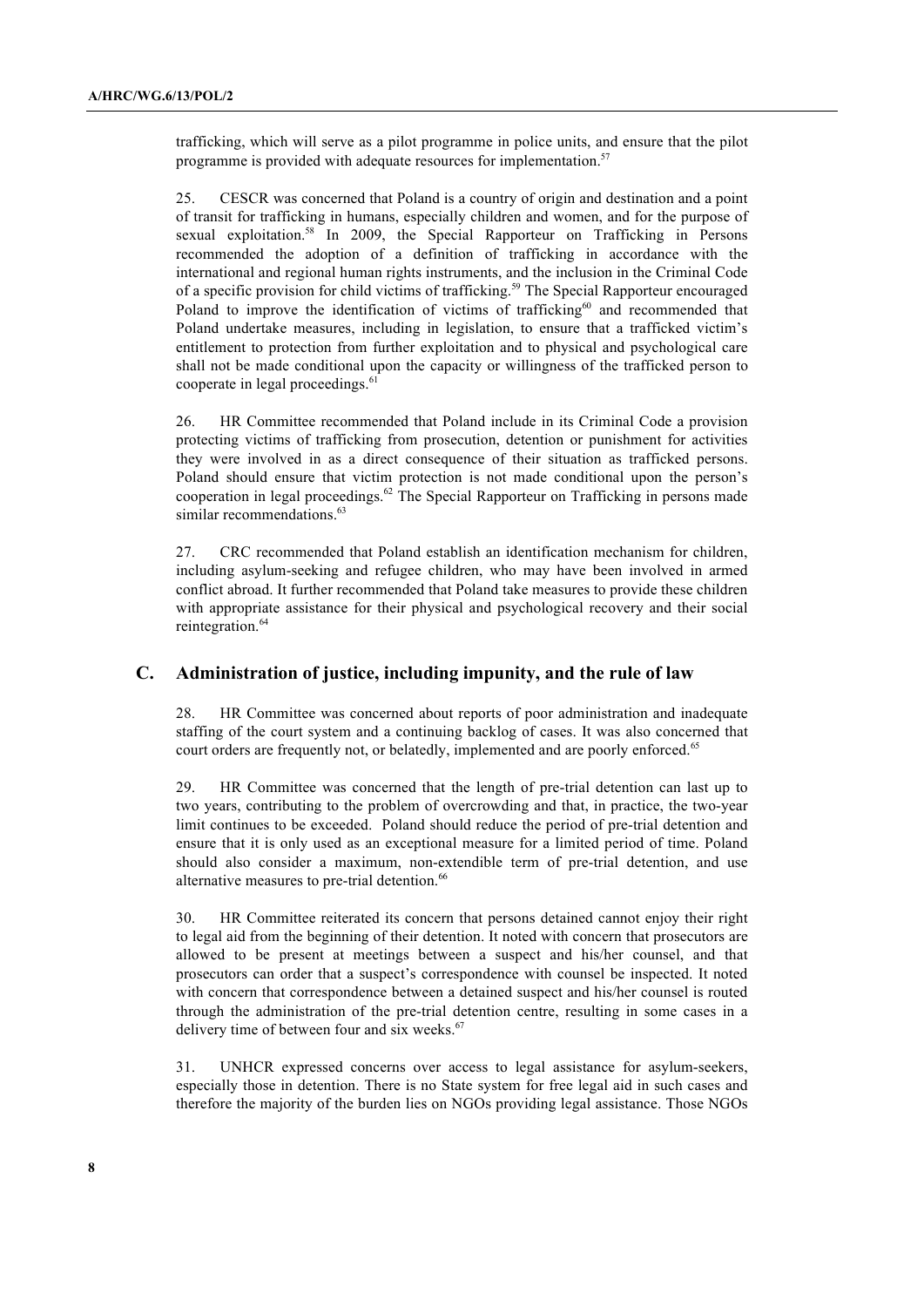are dependent on financial grants typically provided on a yearly basis, which limits the scope of assistance provided.<sup>68</sup>

32. HR Committee noted with concern that the 2006 Lustration Law Act and the Criminal Procedure Code restricted access by a person against whom lustration proceedings have been initiated to classified archive documentation and case files, in the period leading up to the court proceedings. Poland should amend the Lustration Law Act to ensure that persons against whom lustration proceedings have been initiated have full and unhindered access to all case files and classified archive documentation.<sup>69</sup>

33. The Special Rapporteur on Trafficking in persons, while noting existing legal provisions providing for compensation for victims of crimes, recommended that a compensation fund for victims of trafficking be established. The Special Rapporteur also recommended that delays in judicial proceedings related to trafficking in persons be reduced. 70

#### **D. Freedom of religion or belief, expression, association and peaceful assembly, and right to participate in public and political life**

34. HR Committee was concerned that the offence of slander is still penalized with deprivation of liberty for one year. Poland should abolish imprisonment for press offences.71 UNESCO, noting that defamation law is still employed, which may result in self-censorship, recommended the decriminalization of defamation.<sup>72</sup>

35. UNESCO reported that the Supreme Court decided that the electronic press must be registered and that media which publish stories before sources cited had a chance to reread them will be liable for fines.<sup>73</sup> Furthermore, UNESCO stated that the National Broadcasting Council has the power to impose fines on broadcasters and that the criteria for penalties are not clearly spelled out.74 It noted with concern the politicization of the National Broadcasting Council and its extensive competences. UNESCO called on Poland to reinforce the independence of the National Broadcasting Council.75

36. HR Committee was concerned that the length of the appeals procedure against a prohibition to hold an assembly may jeopardize the enjoyment of the right of peaceful assembly. Poland should introduce legislative amendments to ensure that appeals against a ban to hold a peaceful assembly are not unnecessarily protracted and are dealt with before the planned date.<sup>76</sup>

37. CESCR recommended that Poland take effective measures to ensure that trade union leaders and employees participating or persons seeking to join trade unions are protected from any retaliatory actions and that they are able to exercise freely their rights under the Covenant.77 In 2011, the ILO Committee of Experts on the Application of Conventions and Recommendations urged Poland to ensure effective application of the legal sanctions for all cases of anti-union discrimination. The ILO Committee of Experts considered that the length of compensation proceedings provided for an illegal dismissal of a trade union activist is excessive and that the amount of compensation in cases of anti-union discrimination is insufficient, and therefore has no dissuasive nature. It requested Poland to take the necessary measures to ensure the effective implementation of the means of full compensation of workers dismissed because of their trade union affiliation or activities.<sup>78</sup> It also requested Poland to give consideration to the establishment of prompt and impartial procedures to ensure that trade union officials and members have the right to an effective remedy by the competent national tribunals for acts of anti-union discrimination.<sup>79</sup>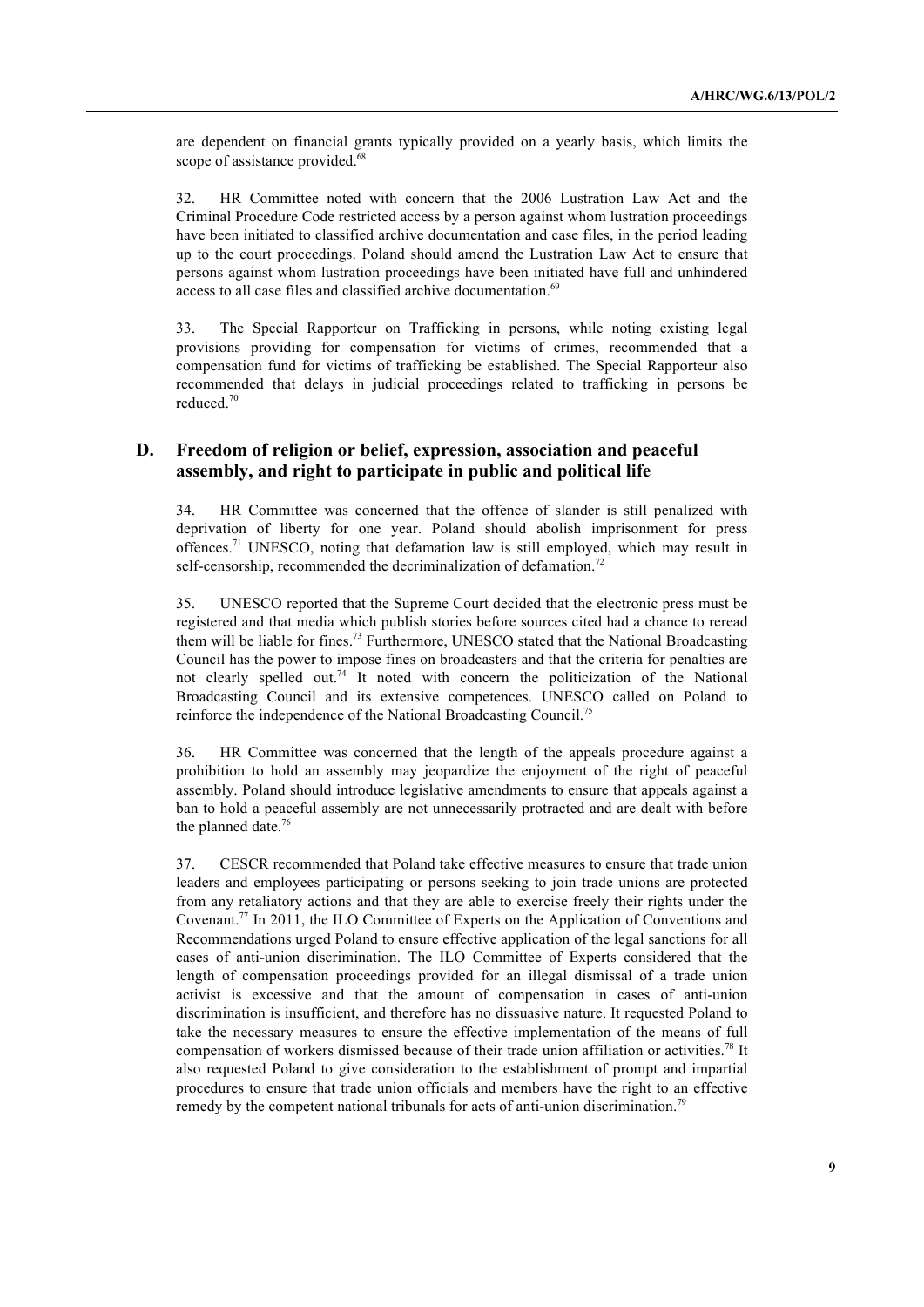38. In 2009 and 2011, the ILO Committee of Experts requested the Government to amend legislation so as to ensure that public servants may exercise their trade union functions at all levels, and to ensure that prohibition of the right to strike is limited to public servants exercising authority in the name of the State.<sup>80</sup>

39. While welcoming efforts to increase the proportion of women in the public and private sector, HR Committee remained concerned about the continued underrepresentation of women in senior positions in the public and political sphere.<sup>81</sup>

#### **E. Right to work and to just and favourable conditions of work**

40. CESCR noted that unemployment is high. It was particularly concerned at the higher unemployment among certain disadvantaged and marginalized groups, including persons with disabilities, long-term unemployed persons, persons of Roma origin, and both young and older persons.<sup>82</sup>

41. CESCR was concerned about continuing inequality in the wages earned by men and women.<sup>83</sup> HR Committee expressed a similar concern.<sup>84</sup> CESCR reiterated the recommendation calling on Poland to enforce existing legal provisions and regulations guaranteeing equal remuneration for women and men. It called on Poland to incorporate in legislation a specific provision on equal pay for equal work of equal value.<sup>85</sup>

42. CESCR recommended that Poland ensure the effective application of labour legislation protecting the rights of employees to just and favourable conditions of work, particularly for those working in the private sector. It called on Poland to fully investigate allegations of violations of the labour law and to take action against those found to be in breach of the law.<sup>86</sup>

43. CESCR noted with concern that a number of collective agreements have been suspended and that the renegotiation of those agreements has been subsequently disadvantageous to employees. It urged Poland to combat the practice of suspending collective agreements.<sup>87</sup>

#### **F. Right to social security and to an adequate standard of living**

44. CESCR was concerned that the reform of the pension scheme has not addressed its recommendation to correct the difference in retirement age between women and men. It urged Poland to adopt the same age of retirement for men and women.<sup>88</sup>

#### **G. Right to health**

45. In 2009, the Special Rapporteur on the Right to Health noted that the budgetary allocations for health were insufficient to meet the growing needs of the population. The long waiting lists, sometimes resulting in complications and avoidable deaths, were, at least in part, indicative of the insufficiency of funding available to the public health system.<sup>89</sup> CESCR recommended that Poland increase its budget allocation for health to meet the growing number of emerging health-care issues and ensure that privatization of the health system does not impede the enjoyment of the right to health, in particular for disadvantaged and marginalized individuals and groups.<sup>90</sup>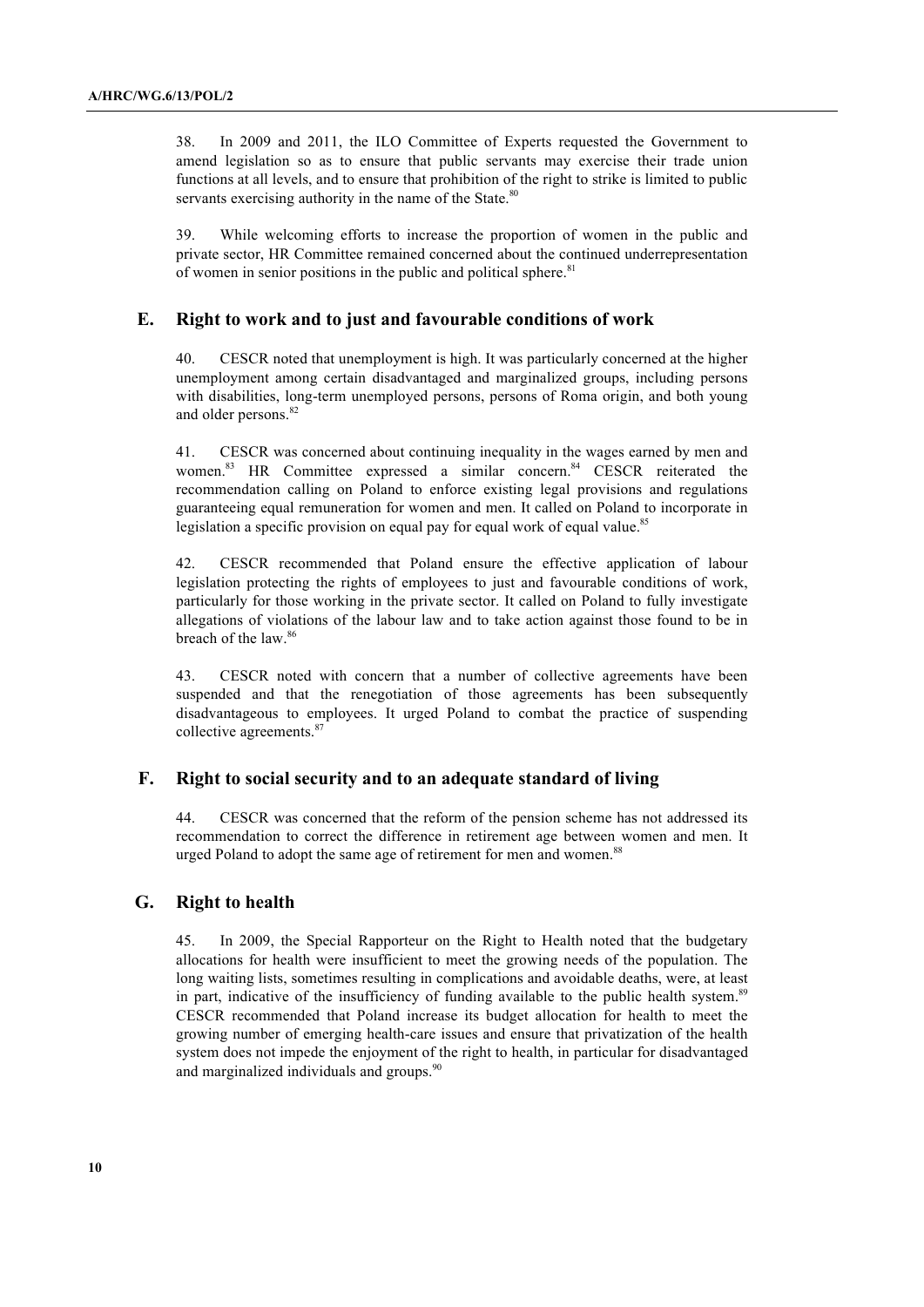46. The Special Rapporteur on the Right to Health noted with concern that access to certain reproductive health services, such as contraception, prenatal testing and legal abortion, is seriously impeded. Even though some methods of contraception are available over the counter, they are often too expensive and inaccessible to many women.<sup>91</sup> CESCR<sup>92</sup> and HR Committee<sup>93</sup> expressed similar concerns. CESCR regretted the decision of Poland not to include family planning services in the State budget.<sup>94</sup> The Special Rapporteur on the Right to Health recommended that Poland adopt a comprehensive strategy for the promotion of rights to sexual and reproductive health and increase investments from the national budget to improve sexual and reproductive health services; and improve accessibility and affordability of all forms of contraception by subsidizing contraceptives to underserved groups such as youth and the unemployed.<sup>95</sup> HR Committee<sup>96</sup> and CESCR<sup>97</sup> made similar recommendations.

47. The Special Rapporteur on the Right to Health noted with regret that women faced numerous obstacles in accessing abortion services; even they are legally entitled to an abortion. The Special Rapporteur also noted that the Family Planning Act has restricted access to legal terminations of pregnancies by revoking the grounds for abortion for economic and social reasons, resulting in an increase in unsafe, clandestine abortions.<sup>98</sup> Similarly, HR Committee was concerned that illegal abortions are reportedly common and that unsafe abortions have, in some cases, caused women's deaths.<sup>99</sup> CESCR noted with concern that women resort to clandestine and unsafe abortion because of the refusal of physicians and clinics to perform legal operations on the basis of conscientious objection.<sup>100</sup>

48. CESCR was concerned at the increasing incidence of mental health illness, particularly among women, which is compounded by the limited availability and accessibility of mental health services, especially by those living in rural areas.<sup>101</sup>

49. CESCR was concerned at reports that only a small number of drug users have access to substitute drug dependence treatment, and that such treatment is even more limited for those in detention.<sup>102</sup>

50. The Special Rapporteur on the Right to Health stated that issues regarding HIV and harm reduction raise concern. In particular, The Special Rapporteur was concerned that the Law on Counteracting Drug Addiction penalizes possession of very small amounts of drugs, making it difficult for people to receive necessary substitution treatment.<sup>103</sup> The Special Rapporteur recommended that Poland amend the Law to avoid penalization of the possession of minute quantities of drugs, in order to foster access to substitution therapy for people using drugs.104

51. Furthermore, the Special Rapporteur on the Right to Health stated that there was a gap in funding and work on HIV prevention, which in turn impacts the availability of prevention services, including harm reduction measures.<sup>105</sup> CESCR recommended that Poland ensure that treatment and care be available to and accessible by persons living with HIV/AIDS.<sup>106</sup>

#### **H. Right to education**

52. CESCR was concerned that higher education in State-run universities is not completely free, although it is guaranteed by the Constitution. Such a situation has a disproportional negative effect on disadvantaged and marginalized groups, especially in rural areas. It recommended that Poland implement the constitutional provision of free higher education and ensure that it be accessible to all, especially to disadvantaged and marginalized groups, on the basis of ability.<sup>107</sup>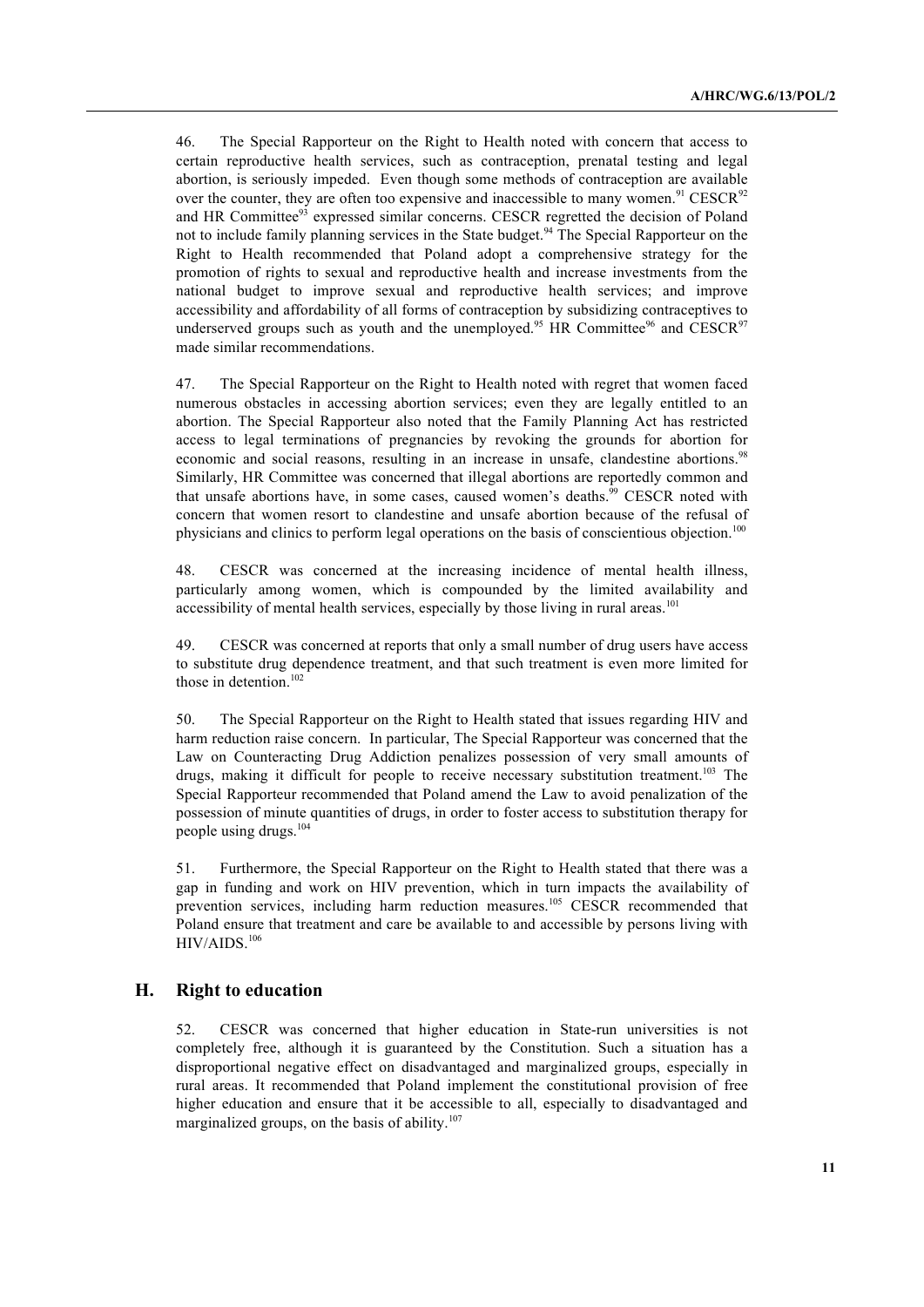53. UNESCO noted the incorporation of human rights issues into the New Core Curricula for General Education.<sup>108</sup> CESCR called on Poland to ensure that human rights education is provided in schools at all levels, and that it covers the economic, social and cultural rights contained in the Covenant.<sup>109</sup>

#### **I. Persons with disabilities**

54. CESCR called upon Poland to ensure that persons with disabilities have equal opportunities for productive and gainful employment.<sup>110</sup>

#### **J. Minorities and indigenous peoples**

55. CESCR was concerned that the distinction between "national minorities" and "ethnic minorities" in legislation was discriminatory towards some minorities, and that some minorities are excluded from the definition of these two groups. It called on Poland to review the criteria used to identify minorities so that all sizeable communities are officially recognized under legislation.<sup>111</sup>

56. CERD remained concerned about the continued social marginalization and discrimination faced by Roma, particularly in the fields of education, employment and housing.<sup>112</sup> HR Committee reiterated those concerns.<sup>113</sup> CERD recommended that Poland: enhance efforts towards the full integration of Roma into the society and combat discrimination against Roma by improving the enjoyment of economic, social and cultural rights, particularly in education, employment and housing and develop and implement poverty eradication programmes to combat poverty among Roma.<sup>114</sup> HR Committee and CESCR made similar recommendations.<sup>115</sup>

57. While welcoming the innovative approach by Poland to the education of Roma children, including the introduction of Roma Teaching Assistants and the gradual phasingout of separate education, CERD noted with concern that many Roma children do not attend or remain in school and do not pursue higher education.<sup>116</sup>

#### **K. Migrants, refugees and asylum-seekers**

58. UNHCR reported that: there are no obstacles concerning access to the refugee status determination procedures (RSDP) at the border or within the country; the principle of nonrefoulement is observed and that the reception conditions and RSDP standards have improved.<sup>117</sup>

59. UNHCR noted that persons granted refugee status or subsidiary protection have the same rights as Polish nationals. However, UNHCR mentioned that many of them have no effective opportunity to exercise their rights to adequate housing and face de facto discrimination in access to housing.<sup>118</sup> UNHCR referred to the 2010 research findings indicating that the number of homeless refugees varies between 20 per cent and 30 per cent of the total refugee population. It also referred to views claiming that refugees are at risk of housing exclusion and homelessness as integration support does not sufficiently help them to become independent economically and their participation in the integration programme does not reduce the risk of homelessness. Large families and single mothers are particularly at risk of homelessness, as they face the prejudice of landlords reluctant to rent flats to them. $119$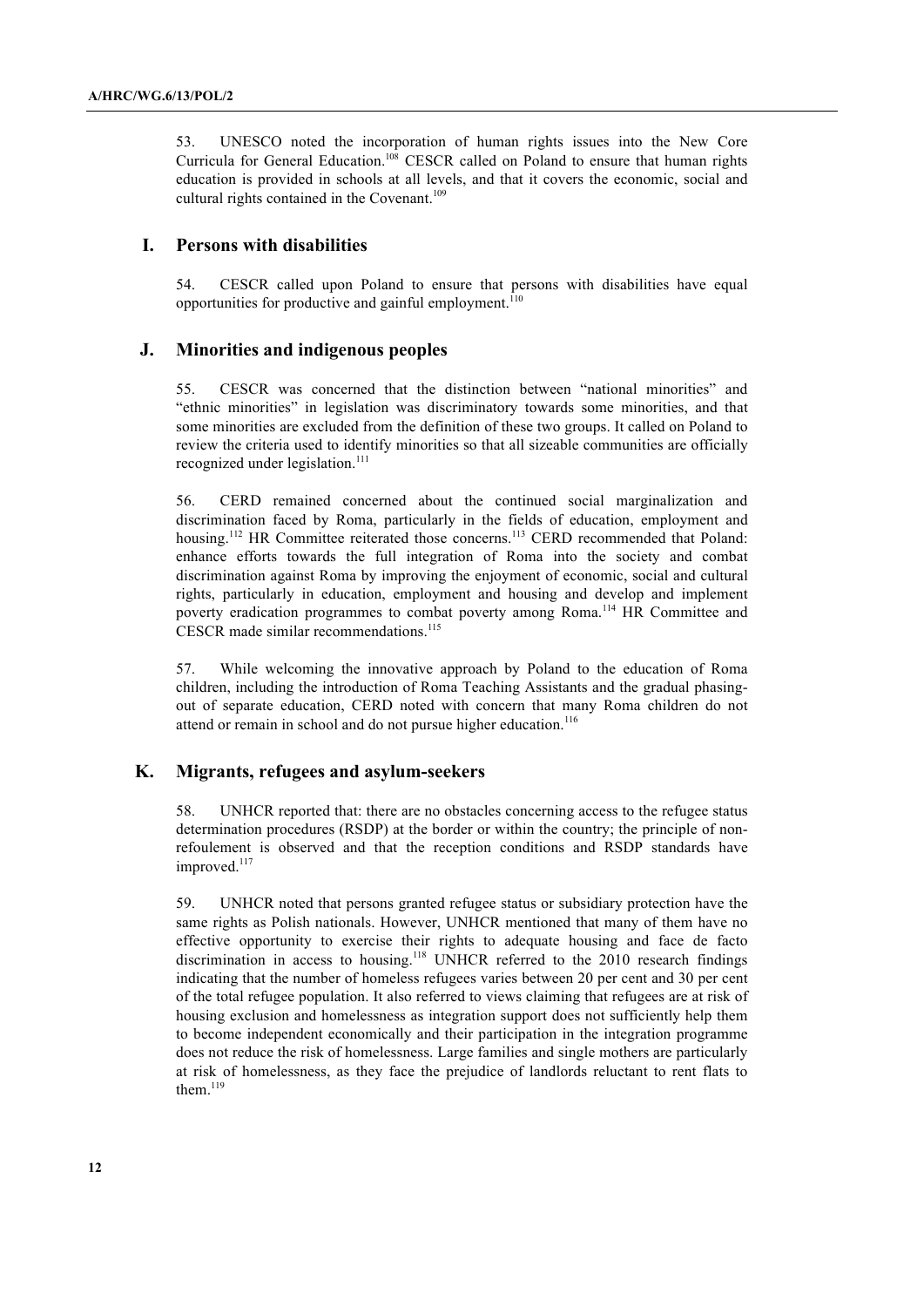#### **L. Environmental issues**

60. In 2011, the Special Rapporteur on Toxic Waste stated that the municipal waste management system needs significant improvements.<sup>120</sup> The Special Rapporteur recommended that Poland adopt measures, including the use of appropriate economic incentives, such as annual charges on landfilled waste, to discourage landfilling of waste in favour of safer and more environmentally sound methods of management of municipal waste. In particular, the Special Rapporteur urged Poland to reduce, as a matter of priority, the amount of biodegradable waste deposited in landfills by developing appropriate selective collection schemes to increase its recycling or recovery for energy production.<sup>121</sup>

61. The Special Rapporteur on Toxic Waste stated, regarding the proposed construction of a nuclear power plant, that it is of vital importance that any decision in this regard be taken on the basis of a wide consultation at the national level and that public authorities should provide adequate information to the public to ensure meaningful participation of the public in decision-making processes.<sup>122</sup> The Special Rapporteur encouraged the authorities to take all necessary steps to ensure that the population participates in an informed, transparent and fair manner to any decision concerning the construction of the proposed nuclear power plant.<sup>123</sup>

#### **M. Human rights and counter-terrorism**

62. HR Committee was concerned that the definition of a terrorist crime in the Penal Code was broad and does not adequately define the nature and consequences of the terrorist acts. Poland should ensure that the Penal Code not only defines terrorist crimes in terms of their purpose, but also narrowly defines the nature of those acts.<sup>124</sup>

63. In the joint study on global practices in relation to secret detention in the context of countering terrorism (joint study on secret detention), several Special Rapporteurs and the Working Groups on Arbitrary Detention and on Enforced or Involuntary Disappearances, while appreciating the fact that an investigation had been opened into the existence of places of secret detention in Poland, were concerned about the lack of transparency in the investigation. It was noted in the joint study on secret detention that after 18 months, still nothing was known about the exact scope of the investigation.<sup>125</sup> In 2010, HR Committee was concerned that a secret detention centre reportedly existed at a military base located near Szymany airport, and that renditions of suspects allegedly took place to and from that airport between 2003 and 2005. It noted with concern that the investigation conducted by the Fifth Department for Organized Crime and Corruption of the Appellate Prosecution Authority has not yet been concluded. HR Committee recommended that Poland initiate a prompt, thorough, independent and effective inquiry, to require the attendance of persons and the production of documents, to investigate allegations of the involvement of Polish officials in renditions and secret detentions and to hold those found guilty accountable, including through the criminal justice system. It should make the findings of the investigation public.<sup>126</sup>

*Notes*

<sup>&</sup>lt;sup>1</sup> Unless indicated otherwise, the status of ratifications of instruments listed in the table may be found in *Multilateral Treaties Deposited with the Secretary-General: Status as at 1 April 2009* (ST/LEG/SER.E/26), supplemented by the official website of the United Nations Treaty Collection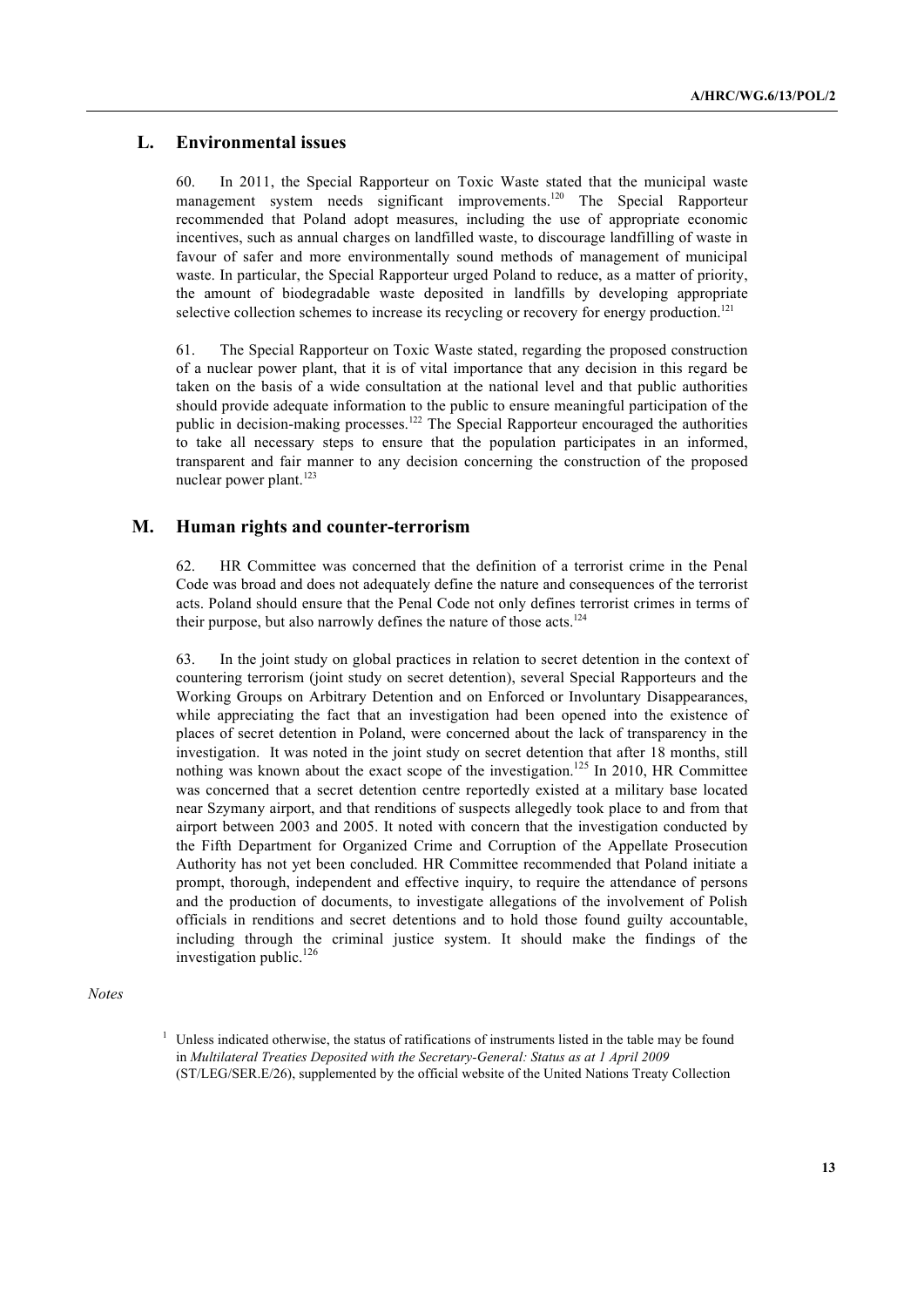database, Office of Legal Affairs of the United Nations Secretariat, http://treaties.un.org/. Please also refer to the United Nations Compilation from the previous cycle (A/HRC/WG.6/1/POL/2.

<sup>2</sup> The following abbreviations have been used for this document:

| <b>ICERD</b>      | International Convention on the Elimination of All Forms of Racial   |
|-------------------|----------------------------------------------------------------------|
|                   | Discrimination                                                       |
| <b>ICESCR</b>     | International Covenant on Economic, Social and Cultural Rights       |
| <b>OP-ICESCR</b>  | Optional Protocol to ICESCR                                          |
| <b>ICCPR</b>      | International Covenant on Civil and Political Rights                 |
| <b>ICCPR-OP 1</b> | Optional Protocol to ICCPR                                           |
| <b>ICCPR-OP 2</b> | Second Optional Protocol to ICCPR, aiming at the abolition of the    |
|                   | death penalty                                                        |
| <b>CEDAW</b>      | Convention on the Elimination of All Forms of Discrimination against |
|                   | Women                                                                |
| <b>OP-CEDAW</b>   | Optional Protocol to CEDAW                                           |
| <b>CAT</b>        | Convention against Torture and Other Cruel, Inhuman or Degrading     |
|                   | <b>Treatment or Punishment</b>                                       |
| OP-CAT            | Optional Protocol to CAT                                             |
| <b>CRC</b>        | Convention on the Rights of the Child                                |
| OP-CRC-AC         | Optional Protocol to CRC on the involvement of children in armed     |
|                   | conflict                                                             |
| OP-CRC-SC         | Optional Protocol to CRC on the sale of children, child prostitution |
|                   | and child pornography                                                |
| <b>ICRMW</b>      | International Convention on the Protection of the Rights of All      |
|                   | Migrant Workers and Members of Their Families                        |
| <b>CRPD</b>       | Convention on the Rights of Persons with Disabilities                |
| <b>OP-CRPD</b>    | Optional Protocol to CRPD                                            |
| <b>CED</b>        | International Convention for the Protection of All Persons from      |
|                   | <b>Enforced Disappearance</b>                                        |

<sup>3</sup> In the previous compilation a table contained information on Recognition of specific competences of treaty bodies, namely, Individual complaints: ICERD, art. 14, CAT, art. 22, ICRMW, art. 77, and CED, art. 31; Inquiry procedure: OP-CEDAW, arts. 8 and 9; CAT, art. 20; OP-CRPD, arts. 6 and 7;

Inter-State complaints: ICCPR, art. 41, ICRMW, art. 76, and CED, art. 32.<br>4 Information relating to other relevant international human rights instruments, including regional instruments, may be found in the pledges and commitments undertaken by Poland before the Human Rights Council, as contained in the note verbale dated April, 2006 sent by the Permanent Mission of Poland to the United Nations addressed to the President of the General Assembly. See at http://www.un.org/ga/60/elect/hrc/poland.pdf.

<sup>5</sup> Geneva Convention for the Amelioration of the Condition of the Wounded and Sick in Armed Forces in the Field (First Convention); Geneva Convention for the Amelioration of the Condition of Wounded, Sick and Shipwrecked Members of Armed Forces at Sea (Second Convention); Geneva Convention relative to the Treatment of Prisoners of War (Third Convention); Geneva Convention relative to the Protection of Civilian Persons in Time of War (Fourth Convention); Protocol Additional to the Geneva Conventions of 12 August 1949, and relating to the Protection of Victims of International Armed Conflicts (Protocol I); Protocol Additional to the Geneva Conventions of 12 August 1949, and relating to the Protection of Victims of Non-International Armed Conflicts (Protocol II); Protocol Additional to the Geneva Conventions of 12 August 1949, and relating to the Adoption of an Additional Distinctive Emblem (Protocol III). For the official status of ratifications, see Federal Department of Foreign Affairs of Switzerland, at www.eda.admin.ch/eda/fr/home/topics/intla/intrea/chdep/warvic.html.

<sup>6</sup> Protocol Additional to the Geneva Conventions of 12 August 1949, and relating to the Protection of Victims of International Armed Conflicts (Protocol I); Protocol Additional to the Geneva Conventions of 12 August 1949, and relating to the Protection of Victims of Non-International Armed Conflicts (Protocol II); Protocol Additional to the Geneva Conventions of 12 August 1949, and relating to the Adoption of an Additional Distinctive Emblem (Protocol III). For the official status of ratifications, see Federal Department of Foreign Affairs of Switzerland, at www.eda.admin.ch/eda/fr/home/topics/intla/intrea/chdep/warvic.html.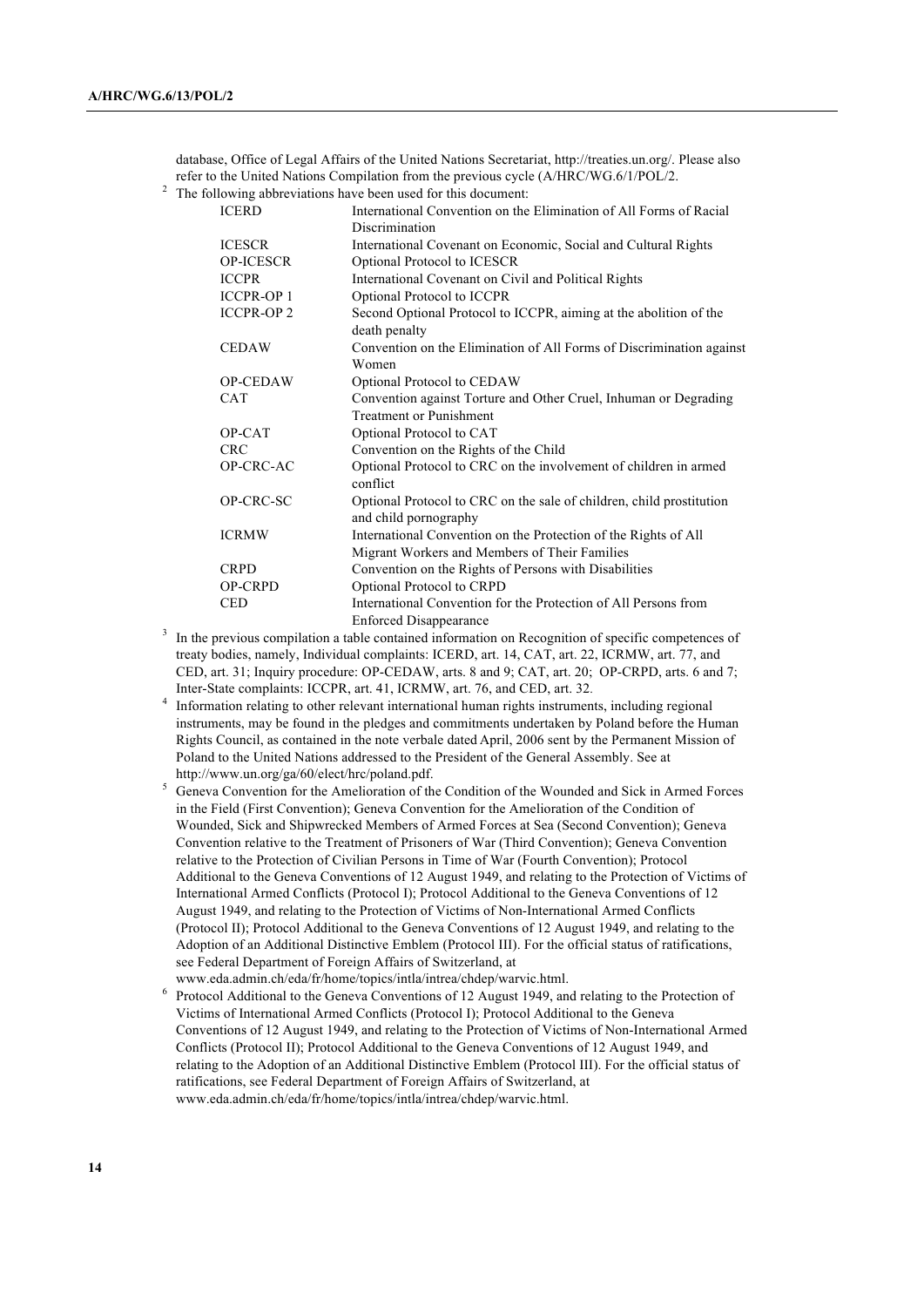- <sup>7</sup> Protocol Additional to the Geneva Conventions of 12 August 1949, and relating to the Protection of Victims of International Armed Conflicts (Protocol I); Protocol Additional to the Geneva Conventions of 12 August 1949, and relating to the Protection of Victims of Non-International Armed Conflicts (Protocol II); Protocol Additional to the Geneva Conventions of 12 August 1949, and relating to the Adoption of an Additional Distinctive Emblem (Protocol III). For the official status of ratifications, see Federal Department of Foreign Affairs of Switzerland, at www.eda.admin.ch/eda/fr/home/topics/intla/intrea/chdep/warvic.html.
- <sup>8</sup> 1951 Convention relating to the Status of Refugees and its 1967 Protocol, 1954 Convention relating to the Status of Stateless Persons and 1961 Convention on the Reduction of Statelessness.
- <sup>9</sup> International Labour Organization Convention No. 29 concerning Forced or Compulsory Labour; Convention No. 105 concerning the Abolition of Forced Labour; Convention No. 87 concerning Freedom of Association and Protection of the Right to Organise; Convention No. 98 concerning the Application of the Principles of the Right to Organise and to Bargain Collectively; Convention No. 100 concerning Equal Remuneration for Men and Women Workers for Work of Equal Value; Convention No. 111 concerning Discrimination in Respect of Employment and Occupation; Convention No. 138 concerning Minimum Age for Admission to Employment; Convention No. 182 concerning the Prohibition and Immediate Action for the Elimination of the Worst Forms of Child Labour.
- <sup>10</sup> 1951 Convention relating to the Status of Refugees and its 1967 Protocol, 1954 Convention relating to the Status of Stateless Persons and 1961 Convention on the Reduction of Statelessness.
- <sup>11</sup> Protocol to Prevent, Suppress and Punish Trafficking in Persons, Especially Women and Children, supplementing the United Nations Convention against Transnational Organized Crime.
- $12$  A/HRC/14/32/Add.3, para. 85.
- <sup>13</sup> E/C.12/POL/CO/5, paras. 36 and 37.
- <sup>14</sup> CERD/C/POL/CO/19, para. 12.
- <sup>15</sup> CCPR/C/POL/CO/6, para. 11.
- <sup>16</sup> UNHCR submission to the UPR on Poland, 2011, p. 6.
- <sup>17</sup> E/C.12/POL/CO/5, para. 8.
- <sup>18</sup> A/HRC/18/31/Add.2, paras. 66-67.
- <sup>19</sup> E/C.12/POL/CO/5, para. 8.
- <sup>20</sup> For the list of national human rights institutions with accreditation status granted by the International Coordination Committee of National Institutions for the Promotion and Protection of Human Rights (ICC), see A/HRC/16/77, annex.
- <sup>21</sup> E/C.12/POL/CO/5, para. 11.
- <sup>22</sup> CRC/C/OPSC/POL/CO/1, paras. 18 and 19.
- <sup>23</sup> CERD/C/POL/CO/19, para. 3 (c).
- <sup>24</sup> See http://lib.ohchr.org/HRBodies/UPR/Documents/Session1/PL/Poland\_mid-term\_report.pdf
- <sup>25</sup> UNESCO submission to the UPR on Poland, 2011, p. 3.
- $26$  The following abbreviations have been used for this document:

| <b>CERD</b>         | Committee on the Elimination of Racial Discrimination            |  |
|---------------------|------------------------------------------------------------------|--|
| <b>CESCR</b>        | Committee on Economic, Social and Cultural Rights                |  |
| <b>HR</b> Committee | Human Rights Committee                                           |  |
| <b>CEDAW</b>        | Committee on the Elimination of Discrimination against Women     |  |
| <b>CAT</b>          | Committee against Torture                                        |  |
| <b>CRC</b>          | Committee on the Rights of the Child                             |  |
| <b>CMW</b>          | Committee on the Protection of the Rights of All Migrant Workers |  |
|                     | and Members of Their Families                                    |  |
| <b>CRPD</b>         | Committee on the Rights of Persons with Disabilities             |  |
| CED                 | Committee on Enforced Disappearance                              |  |
|                     |                                                                  |  |

- <sup>27</sup> E/C.12/POL/CO/5, para. 6.<br><sup>28</sup> Abbraviations used follow.
- Abbreviations used follow those contained in the Communications Report of Special Procedures, A/HRC/18/51 and Corr.1.<br> $^{29}$  A/HRC/14/32/Add.3.
- 
- <sup>30</sup> A/HRC/18/31/Add.2.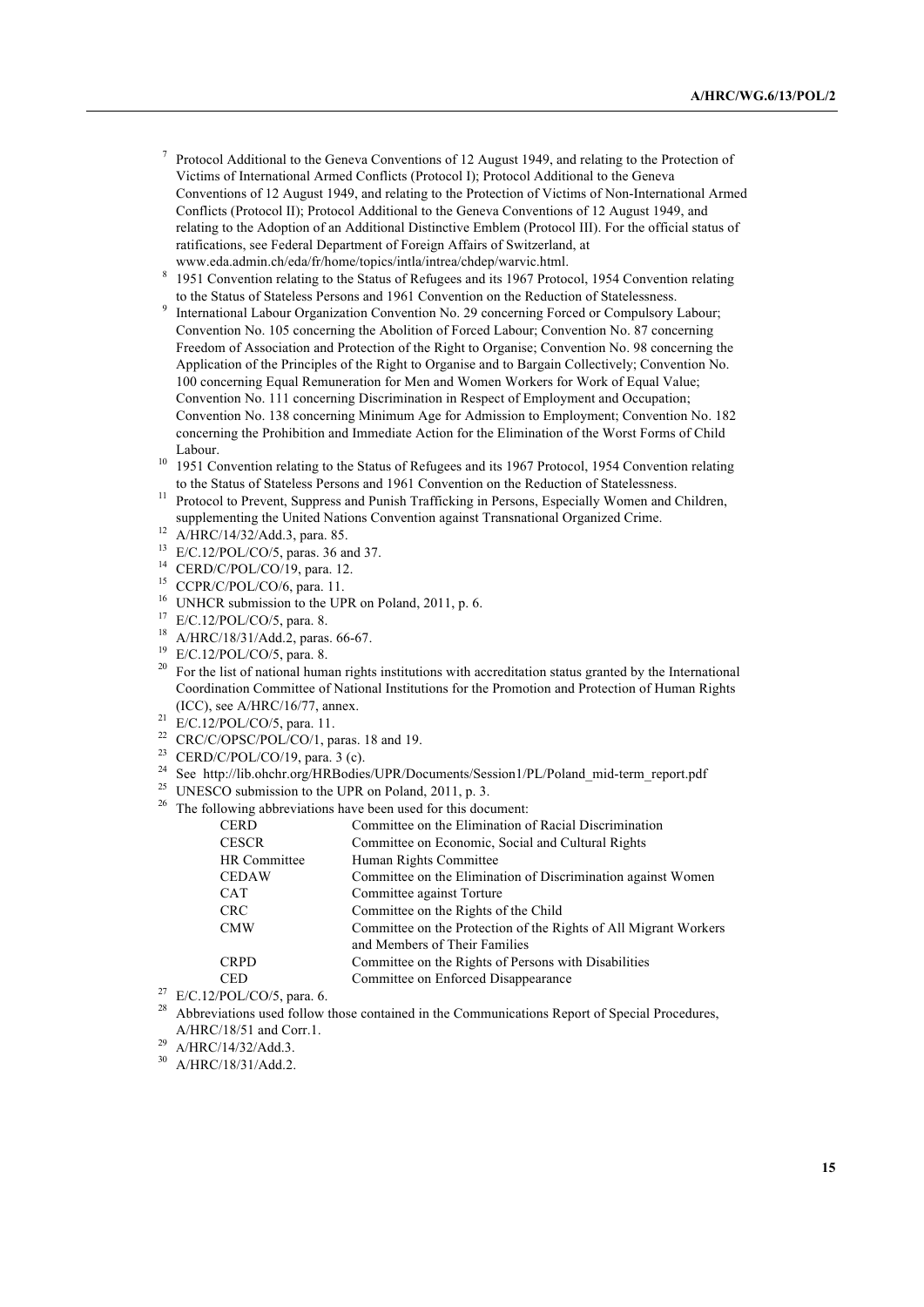- OHCHR 2008 Annual Report, Activities and Results, p. 174, 179 and 201; OHCHR 2009 Annual Report, Activities and Results, p. 190, 195, 198 and 212; OHCHR 2011 Annual Report, Activities and Results (forthcoming).
- E/C.12/POL/CO/5, para. 15.
- CERD/C/POL/CO/19, para. 6.
- <sup>34</sup> CCPR/C/POL/CO/6, para. 6.
- CERD/C/POL/CO/19, para. 7.
- <sup>36</sup> CCPR/C/POL/CO/6, para. 6.
- <sup>37</sup> UNHCR submission to the UPR on Poland, 2011, p. 4.
- Ibid., p. 6.
- <sup>39</sup> CCPR/C/POL/CO/6, para. 6.
- CERD/C/POL/CO/19, para. 9.
- Ibid., para. 6.
- CCPR/C/POL/CO/6, para. 5.
- E/C.12/POL/CO/5, para. 12.
- CCPR/C/POL/CO/6, para. 8.
- E/C.12/POL/CO/5, para. 32.
- CCPR/C/POL/CO/6, para. 13.
- UNHCR submission to the UPR on Poland, 2011, p. 3.
- Ibid., p. 5.
- CCPR/C/POL/CO/6, para. 18.
- Ibid., para. 18.
- Ibid., para. 24.
- Ibid., para. 3 (c).
- Ibid., para. 17.
- Ibid., para. 10.
- CRC/C/OPSC/POL/CO/1, para. 28.
- Ibid., para. 23.
- Ibid., para. 39.
- $^{58}$  E/C.12/POL/CO/5, para. 23.
- $A/HRC/14/32/Add.3$ , paras. 85 (a) and (b).
- Ibid., para. 89.
- Ibid., para. 93.
- CCPR/C/POL/CO/6, para. 14.
- A/HRC/14/32/Add.3, para. 86.
- CRC/C/OPAC/POL/CO/1, para. 17.
- CCPR/C/POL/CO/6, para. 19.
- Ibid., para. 16.
- Ibid., para. 20.
- UNHCR submission to the UPR on Poland, 2011, p. 3.
- CCPR/C/POL/CO/6, para. 21.
- A/HRC/14/32/Add.3, paras. 97 and 98.
- CCPR/C/POL/CO/6, para. 22.
- UNESCO submission to the UPR on Poland, 2011, pp. 5-6.
- Ibid., p. 5.
- Ibid., p. 5.
- Ibid., pp. 5-6.
- CCPR/C/POL/CO/6, para. 23.
- E/C.12/POL/CO/5, para. 20.
- ILO Committee of Experts on the Application of Conventions and Recommendations Individual Observation concerning Right to Organise and Collective Bargaining Convention, 1957 (No. 98), 2011, Geneva, doc. No. (ILOLEX) 062011POL098, 3rd to 5th paras.
- <sup>79</sup> ILO Committee of Experts on the Application of Conventions and Recommendations Individual Observation concerning Right to Organise and Collective Bargaining Convention, 1949 (No. 98), 2009, Geneva, doc. No. (ILOLEX) 062009POL098, 2nd para.